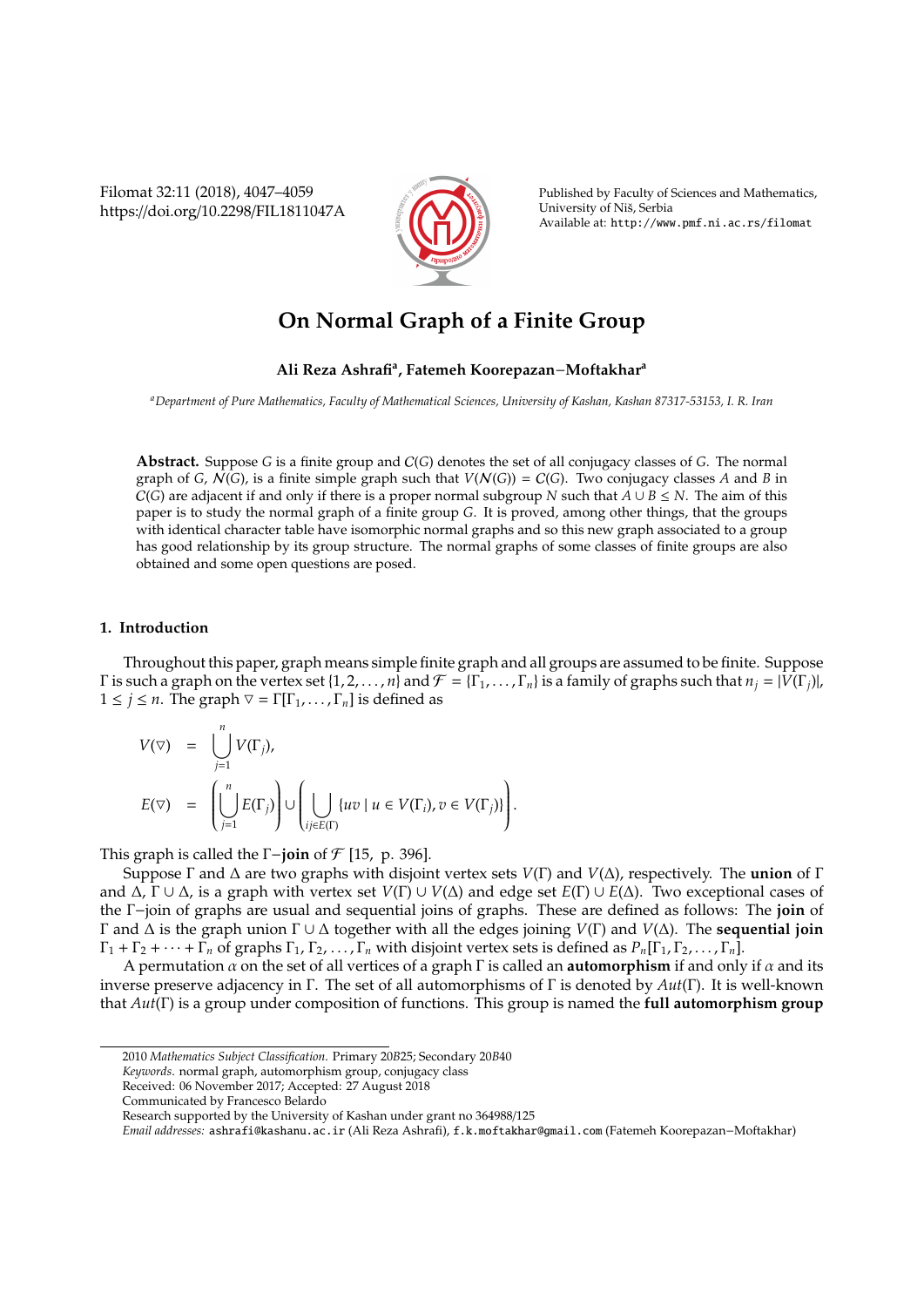of Γ. The **complement** Γ is a graph with the same vertex set *V*(Γ). Two vertices of Γ are adjacent if and only if they are not adjacent in Γ. Obviously, *Aut*(Γ) = *Aut*(Γ).

Suppose *G* is a finite group and  $C(G)$  denotes the set of all conjugacy classes of *G*. Define  $\kappa(G) = |C(G)|$ . The **normal graph** of *G*,  $N(G)$ , is a finite graph such that  $V(N(G)) = C(G)$ . Two conjugacy classes *A* and *B* in  $C(G)$  are adjacent if and only if there is a proper normal subgroup *N* of *G* with this property that  $A \cup B \le N$ . It is easy to see that if *G* is a simple group then  $N(G)$  is an empty graph.

Suppose *G* is a finite group and *N* is a proper normal subgroup of *G*. If *N* is a union of *n G*−conjugacy classes then *N* is called *n*−**decomposable**. The number *n* is denoted by *ncc*(*N*) and if  $X = {ncc(N) | N \triangleleft G}$ then *G* is called *X*−**decomposable**. In [3], the authors characterized finite non-perfect groups for which  $X = \{1, 2, 3\}$  and in [1] finite non-perfect groups with  $X = \{1, 3, 4\}$  are classified.

Throughout this paper,  $K_n$ ,  $C_n$ ,  $P_n$  and  $Star_n$  denote the complete, cycle, path and star graph on *n* vertices. The **center** of a group *G* and the set of all positive divisors of an integer *n* are denoted by *Z*(*G*) and *D*(*n*), respectively. A group *G* is said to be **centerless**, if *Z*(*G*) = 1. An **empty graph** is a graph without edge. Our other notations are standard and can be taken mainly from [6, 12, 13].

#### **2. Examples**

In this section, the normal graphs of the dihedral, semi-dihedral, dicyclic and the group  $V_{8n}$  will be computed. These groups can be presented as follows:

 $D_{2n} = \langle a, b \mid a^n = b^2 = e, bab = a^{-1} \rangle$  $SD_{8n}$  =  $\langle a, b \mid a^{4n} = b^2 = e, bab = a^{2n-1} \rangle$ ,  $T_{4n}$  =  $\langle a, b \mid a^{2n} = 1, a^n = b^2, b^{-1}ab = a^{-1} \rangle$ ,  $V_{8n}$  =  $\langle a, b \mid a^{2n} = b^4 = e, aba = b^{-1}, ab^{-1}a = b \rangle.$ 

It is easy to see that  $|D_{2n}| = 2n$ ,  $|SD_{8n}| = 8n$ ,  $|T_{4n}| = 4n$  and  $|V_{8n}| = 8n$ . We start by dihedral groups. The dihedral group  $D_{2n}$  has precisely  $\frac{1}{2}(n+3)$  conjugacy classes, when *n* is odd. These are {1}, {*a*, *a*<sup>-1</sup>}, ..., {*a*<sup>(*n*-1)</sup>}  $a^{\frac{-(n-1)}{2}}$ } and {*b*, *ab*, . . . , *a*<sup>*n*-1</sup>*b*}. If *n* = 2*m* then  $D_{2n}$  has exactly *m* + 3 conjugacy classes as follows:

$$
\{1\}, \{a^m\}, \{a, a^{-1}\}, \dots, \{a^{m-1}, a^{-m+1}\},\
$$
  

$$
\{a^{2j}b \mid 0 \le j \le m-1\}, \{a^{2j+1}b \mid 0 \le j \le m-1\}.
$$

Table 1: Non-Trivial Linear Characters of  $D_{2n}$ , *n* is Odd.

| Conjugacy Classes |  |                       |  |
|-------------------|--|-----------------------|--|
| Character         |  | $1 \le r \le (n-1)/2$ |  |
|                   |  |                       |  |

| Conjugacy Classes |  | $\sigma^m$    |                     |  |
|-------------------|--|---------------|---------------------|--|
| Characters        |  |               | $1 \leq r \leq m-1$ |  |
|                   |  |               |                     |  |
|                   |  | \m            |                     |  |
|                   |  | $\setminus m$ |                     |  |

Table 2: Non–Trivial Linear Characters of *D*<sub>2*n*</sub>, *n* is Even.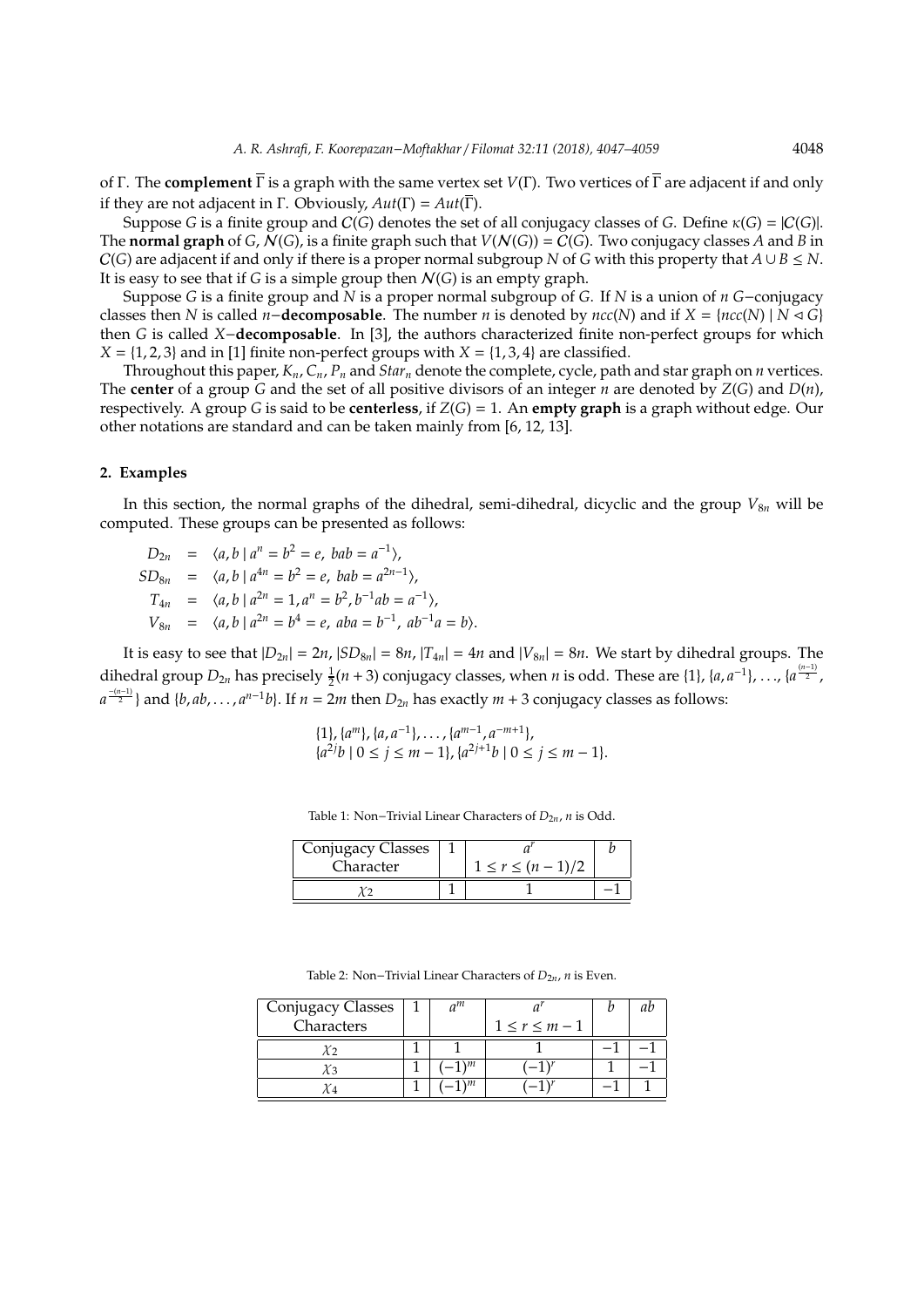**Example 2.1.** *In this example, the normal graph of dihedral groups are computed. It will be proved that the normal graph of these groups can be described in the following simple form:*

$$
\mathcal{N}(D_{2n}) \cong \begin{cases} K_{\frac{n+1}{2}} \cup b^{D_{2n}} & 2 \nmid n \\ S_3[K_1, K_1, K_{\frac{n+2}{4}}, K_{\frac{n+2}{4}}] & 2 \mid n \text{ and } 4 \nmid n \\ S_3[K_1, K_1, K_{\frac{n+4}{4}}, K_{\frac{n}{4}}] & 4 \mid n \end{cases}
$$

.

To prove, we define  $A_1 = \{b^{D_{2n}}\}, A_2 = \{(ba)^{D_{2n}}\}, A_3 = \{(a^i)^{D_{2n}} \mid i \text{ is even}\}, A_4 = \{(a^i)^{D_{2n}} \mid i \text{ is odd}\}, B_1 = \{b^{D_{2n}}\}, B_2 = \{(ba)^{D_{2n}} \mid a \text{ is odd}\}$  $B_2 = \{(ba)^{D_{2n}}\}, B_3 = \{(a^i)^{D_{2n}} \mid i \text{ is even}\}$  and  $B_4 = \{(a^i)^{D_{2n}} \mid i \text{ is odd}\}.$  If  $\frac{n}{2}$  is odd then

$$
\mathcal{N}(D_{2n}) = S_3[A_1, A_2, A_3, A_4] \cong S_3[K_1, K_1, K_{\frac{n+2}{4}}, K_{\frac{n+2}{4}}]
$$

*and if <sup>n</sup>* 2 *is even then*

$$
\mathcal{N}(D_{2n})=S_3[B_1,B_2,B_3,B_4]\cong S_3[K_1,K_1,K_{\frac{n+4}{4}},K_{\frac{n}{4}}],
$$

*proving the result.*

The dicyclic group  $T_{4n}$  has order  $4n$  and the cyclic subgroup  $\langle a \rangle$  of  $T_{4n}$  has index 2 [13, p. 420]. This group has exactly  $n + 3$  conjugacy classes. These are:

$$
\{1\}, \{a^n\}, \{a^r, a^{-r}\}, \{1 \le r \le n-1\}, \{a^{2j}b \mid 0 \le j \le n-1\}, \{a^{2j+1}b \mid 0 \le j \le n-1\}.
$$

**Example 2.2.** *The aim of this example is to obtain the graph structure of*  $N(T_{4n})$ *. It will be proved that if n is even* then  $N(T_{4n}) \cong S_3[K_1, K_1, K_{n/2+1}, K_{n/2}]$  and if n is odd then  $N(T_{4n}) \cong K_{n+1} \cup K_1 \cup K_1$ . To do this, we first assume *that n is odd. Then all normal subgroups of T*4*<sup>n</sup> are subgroups of* h*a*i. *So, there is no edge connecting bT*4*<sup>n</sup> and other* vertices of the graph. Since  $\langle (a^i)^{T_{4n}}, (a^j)^{T_{4n}} \rangle \subset \langle a \rangle \lhd T_{4n}$ ,  $(a^i)^{T_{4n}}$  and  $(a^j)^{T_{4n}}$  are adjacent. Hence the normal graph of *T*4*<sup>n</sup> has the following structure:*

$$
\mathcal{N}(T_{4n}) \cong K_{n+1} \cup K_1 \cup K_1.
$$

*Next we suppose that n is even. Define:*

 $A_1 := \{(a^r)^{T_{4n}} \mid 2 \nmid r\}, A_2 := \{(a^r)^{T_{4n}} \mid 2 \mid r\} \cup \{e, a^n\}$  and  $A_3 := \{b^{T_{4n}}, (ba)^{T_{4n}}\}.$  Then the relations

$$
\langle (a^i)^{T_{4n}}, (a^j)^{T_{4n}} \rangle \subseteq \langle a \rangle \triangleleft T_{4n},
$$
  
\n
$$
\langle e^{T_{4n}}, b^{T_{4n}} \rangle \subseteq \langle a^2, b \rangle \triangleleft T_{4n},
$$
  
\n
$$
\langle e^{T_{4n}}, (ba)^{T_{4n}} \rangle \subseteq \langle a^2, ba \rangle \triangleleft T_{4n},
$$
  
\n
$$
\langle (a^n)^{T_{4n}}, b^{T_{4n}} \rangle \subseteq \langle a^2, b \rangle \triangleleft T_{4n},
$$
  
\n
$$
\langle (a^n)^{T_{4n}}, (ba)^{T_{4n}} \rangle \subseteq \langle a^2, ba \rangle \triangleleft T_{4n},
$$

*show that*  $N(T_{4n}) \cong S_3[K_1, K_1, K_{n/2+1}, K_{n/2}]$ . This completes our argument.

The group *V*8*<sup>n</sup>* and the semidihedral group *SD*8*<sup>n</sup>* have order 8*n* and their character tables computed in [7] and [11], respectively. We first present a notation which is useful in describing the normal graph of the semidihedral group of  $SD_{8n}$ . To do this we assume that  $\Delta_1$  and  $\Delta_2$  are subgraphs of a graph Γ. We write  $\Delta_1$  ≬  $\Delta_2$ , when all vertices of  $\Delta_1$  are adjacent with all vertices of  $\Delta_2$ . Define:

> $C^{even} = C_1 \cup C_2^{even} \cup C_3^{even}$ ,  $C^{odd} = C_1 \cup C_2^{odd} \cup C_3^{odd}$  $C_1 = \{0, 2, \ldots, 2n\},\n\qquad\n\begin{aligned}\nC_2^{even} &= \{1, 3, \ldots, n-1\},\n\end{aligned}$  $C_{3}^{even} = \{2n+1, 2n+3, \ldots, 3n-1\}, \qquad C_{2}^{odd} = \{1, 3, 5, \ldots, n\},\$  $C_{3}^{\text{odd}} = \{2n + 1, 2n + 3, 2n + 5, \ldots, 3n\}, \quad C_{even}^{\dagger} = C_{1}\{0, 2n\},\}$  $C_{odd}^{\dagger} = C_2^{even} \cup C_3^{even}$ ,  $C_{2,3}^{odd} = C_2^{odd} \cup C_3^{odd}$ ,  $C_*^{\text{even}} = C^{\text{even}} \setminus \{0, 2n\}, \qquad C_*^{\text{odd}} = C^{\text{odd}} \setminus \{0, n, 2n, 3n\}.$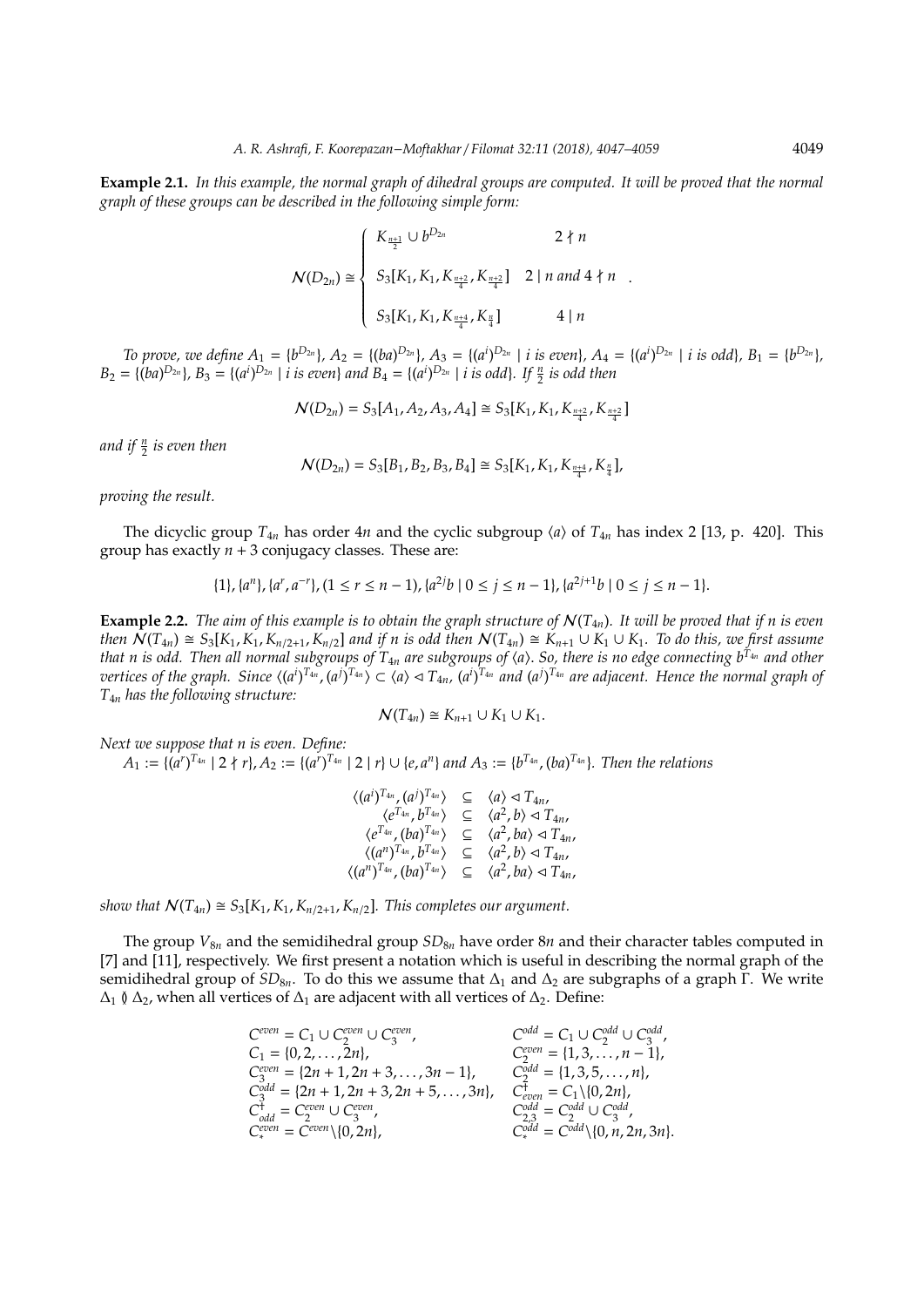Suppose

$$
A_1 := \{(a^r)^{SD_{8n}} \mid r \in C_1\} \qquad B_1 := \{(a^r)^{SD_{8n}} \mid r \in C_{2,3}^{odd}\}
$$
  
\n
$$
A_2 := \{(a^r)^{SD_{8n}} \mid r \in C_{odd}^{\dagger}\} \qquad B_2 := \{(a^r)^{SD_{8n}} \mid r \in C_1\}
$$
  
\n
$$
A_3 := \{b^{SD_{8n}}, (ba)^{SD_{8n}}\} \qquad B_3 := \{b^{SD_{8n}}, (ba)^{SD_{8n}}, (ba^2)^{SD_{8n}}, (ba^3)^{SD_{8n}}\}.
$$

In the following example the normal graph of semidihedral groups is described as sequential join of some known graphs.

**Example 2.3.** *In this example we prove that,*

*a.* If *n* is even, then  $N(SD_{8n}) = A_1 + A_2 + A_3$ ,

*b.* If *n* is odd, then  $N(SD_{8n}) = B_1 + B_2 + B_3$ .

*By [11], the conjugacy classes of*  $SD_{8n}$ *,*  $n \geq 2$ *, are as follows:* 

*If n is even, then there are* 2*n* + 3 *conjugacy classes that can be computed in the following way:*

- *Two conjugacy classes of size one as*  $[1] = \{1\}$  *and*  $[a^{2n}] = \{a^{2n}\},$
- *-* 2*n* − 1 *conjugacy classes of size two in the form*  $[a^r] = \{a^r, a^{(2n-1)r}\}$ , *where r* ∈ *C*<sup>*even*</sup>,
- *Two conjugacy classes of size* 2*n as* [*b*] = {*ba*2*<sup>t</sup>* | *t* = 0, 1, 2, . . . , 2*n* − 1} *and* [*ba*] = {*ba*2*t*+<sup>1</sup> | *t* =  $0, 1, 2, \ldots, 2n - 1$ }.

*If n is odd, then there are* 2*n* + 6 *conjugacy classes as in the following way:*

- Four conjugacy classes of size one as  $[1] = \{1\}$ ,  $[a^n] = \{a^n\}$ ,  $[a^{2n}] = \{a^{2n}\}$  and  $[a^{3n}] = \{a^{3n}\}$ ,
- *-* 2*n* − 2 *conjugacy classes of size two as*  $[a^r] = \{a^r, a^{(2n-1)r}\}$ *, where r* ∈ C<sup>*odd*</sup>,
- $-$  *Four conjugacy classes of size n as*  $[b] = \{ba^{4t} | t = 0, 1, 2, ..., n-1\}$ ,  $[ba] = \{ba^{4t+1} | t = 0, 1, ..., n-1\}$ ,  $[ba^2] = \{ba^{4t+2} \mid t = 0, 1, \ldots, n-1\}$  and  $[ba^3] = \{ba^{4t+3} \mid t = 0, 1, 2, \ldots, n-1\}.$

*We first assume that n is even. In Table 3, some irreducible characters of the group SD<sub>8<i>n</sub>* are recorded. From this</sub> table, one can easily see that  $\langle (a^i)^{SD_{8n}}, (a^j)^{SD_{8n}} \rangle \subseteq Ker\chi_1 \trianglelefteq SD_{8n}$ . Hence, the induced subgraphs of  $A_1$  and  $A_2$  are *complete and we have*  $A_1 \nsubseteq A_2$ *. Therefore for each*  $r \in C_1$ *,* 

$$
\langle (a^r)^{SD_{8n}}, (b)^{SD_{8n}} \rangle \subseteq \text{Ker} \chi_2 \trianglelefteq SD_{8n},
$$
  

$$
\langle (a^r)^{SD_{8n}}, (ba)^{SD_{8n}} \rangle \subseteq \text{Ker} \chi_3 \trianglelefteq SD_{8n}.
$$

Hence we have  $A_3\between A_2$ . Since  $\langle b^{SD_{8n}}/ (ba)^{SD_{8n}}\rangle= SD_{8n}$ , the induced subgraph on  $A_3$  is empty. On the other hand, *for each*  $r \in C_{odd}^{\dagger}$ 

$$
\langle (a^r)^{SD_{8n}}, (b)^{SD_{8n}} \rangle = SD_{8n} \text{ and } \langle (a^r)^{SD_{8n}}, (ba)^{SD_{8n}} \rangle = SD_{8n}.
$$

*This proves that a vertex in A<sub>1</sub> can not be connected to another one in A<sub>3</sub>. Therefore,*  $N(SD_{8n}) = A_1 + A_2 + A_3$ *.* 

*Next we suppose that n is odd. Some linear characters of the group SD*8*<sup>n</sup> are recorded in Table 4. Since*  $\langle (a^i)^{SD_{8n}}$ ,  $(a^j)^{SD_{8n}} \rangle \subseteq Ker \chi_1 \trianglelefteq SD_{8n}$ , the induced subgraphs of  $N(SD_{8n})$  on  $B_1$  and  $B_2$  are complete. Furthermore, we *have*  $B_1 \mathbf{0} B_2$ *. On the other hand, for every*  $r \in C_1$ *,* 

$$
\langle (a^r)^{SD_{8n}}, (b)^{SD_{8n}} \rangle \subseteq \text{Ker}_{X2} \trianglelefteq SD_{8n},
$$
  

$$
\langle (a^r)^{SD_{8n}}, (ba^2)^{SD_{8n}} \rangle \subseteq \text{Ker}_{X2} \trianglelefteq SD_{8n},
$$
  

$$
\langle (a^r)^{SD_{8n}}, (ba)^{SD_{8n}} \rangle \subseteq \text{Ker}_{X3} \trianglelefteq SD_{8n},
$$
  

$$
\langle (a^r)^{SD_{8n}}, (ba^3)^{SD_{8n}} \rangle \subseteq \text{Ker}_{X3} \trianglelefteq SD_{8n}.
$$

*Therefore, we have*  $B_2 \nsubseteq B_3$ *. Since* 

$$
\langle b^{SD_{8n}}, (ba)^{SD_{8n}}\rangle=SD_{8n} \ and \ \langle b^{SD_{8n}}, (ba^3)^{SD_{8n}}\rangle=SD_{8n},
$$

the vertex b<sup>SD<sub>8n</sub> is not adjacent to vertices (ba)<sup>SD</sup>8n and (ba<sup>3</sup>)<sup>SD</sup>8n. In a similar way, the vertex (ba<sup>2</sup>)<sup>SD</sup>8n is not adjacent</sup> *to* (*ba*) *SD*8*<sup>n</sup> and* (*ba*<sup>3</sup> ) *SD*8*<sup>n</sup> , since*

$$
\langle (ba^2)^{SD_{8n}}, (ba)^{SD_{8n}} \rangle = SD_{8n}
$$
 and  $\langle (ba^2)^{SD_{8n}}, (ba^3)^{SD_{8n}} \rangle = SD_{8n}$ .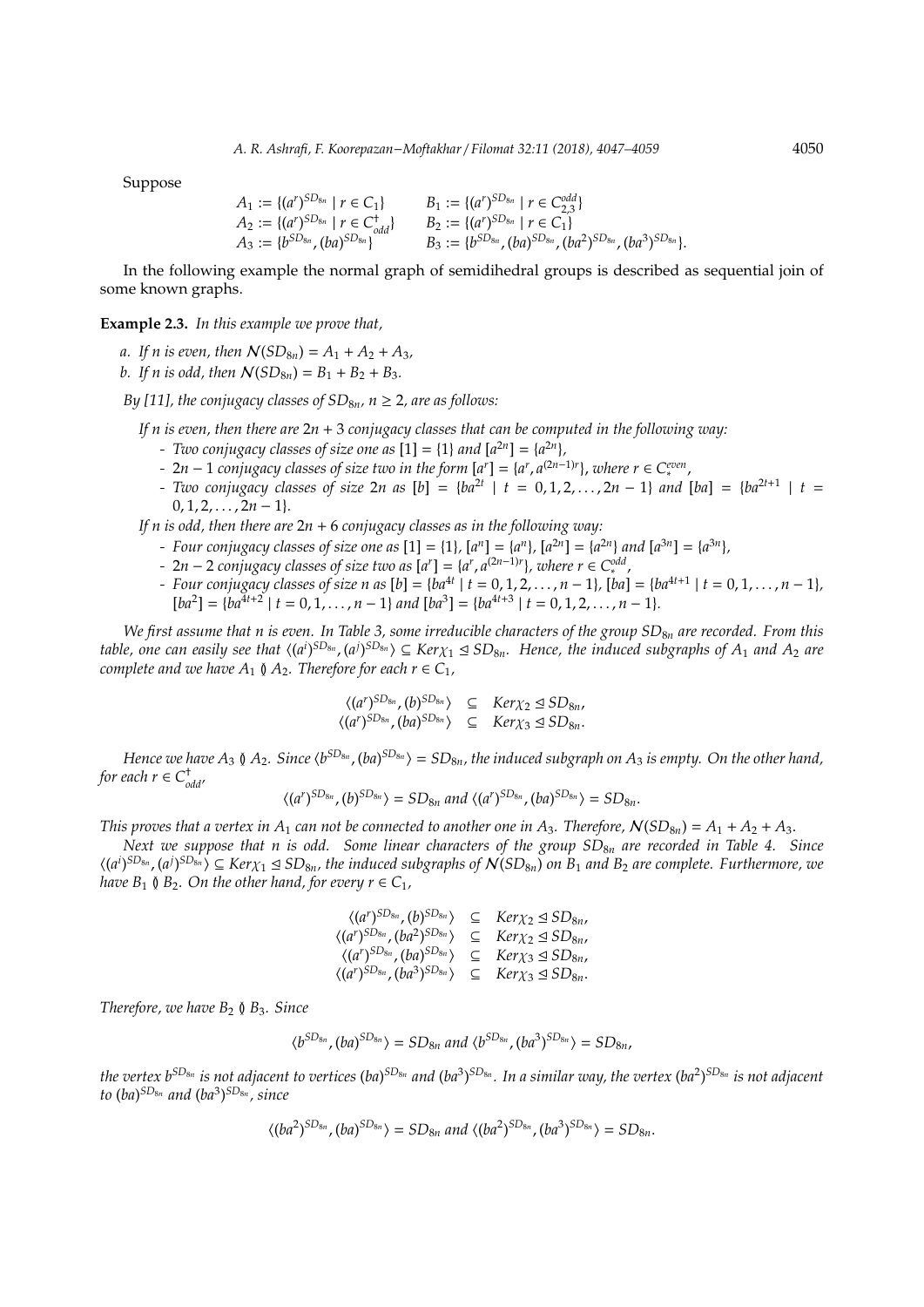| Conjugacy classes<br>Characters | $[a^r]$<br>$r \in C_1$ | $[a^r]$ :<br>$r \in C$<br>odd | ba |
|---------------------------------|------------------------|-------------------------------|----|
|                                 |                        |                               |    |
|                                 |                        |                               |    |
|                                 |                        |                               |    |

Table 3: Non–Trivial Linear Characters of *SD*<sub>8*n*</sub>, *n* is Even.

Table 4: Non−Trivial Linear Characters of *SD*8*n*, *n* is Odd.

| Conjugacy classes<br>Characters | $[a^r]$ ;<br>$r \in C_1$ | $ a^r $<br>$r \in C^{odd}$ | [b] | 'ba | ba- |  |
|---------------------------------|--------------------------|----------------------------|-----|-----|-----|--|
|                                 |                          |                            |     |     |     |  |
| Y 2                             |                          |                            |     |     |     |  |
|                                 |                          |                            |     |     |     |  |

By our calculations given in Table 4,  $\langle (ba^2)^{SD_{8n}}$ ,  $(b)^{SD_{8n}} \rangle \subseteq Ker \chi_2 \trianglelefteq SD_{8n}$ . Hence  $(ba^2)^{SD_{8n}}$  and  $(b)^{SD_{8n}}$  are adjacent. Also,  $\langle (ba)^{SD_{8n}} , (ba^3)^{SD_{8n}} \rangle \subseteq Ker\chi_3 \trianglelefteq SD_{8n}$  and so the vertices  $(ba)^{SD_{8n}}$  and  $(ba^3)^{SD_{8n}}$  are adjacent.

*Finally, for any*  $r \in C_{2,3}^{odd}$ ,

$$
\langle (a^r)^{SD_{8n}}, (b)^{SD_{8n}} \rangle = SD_{8n},
$$
  
\n
$$
\langle (a^r)^{SD_{8n}}, (ba)^{SD_{8n}} \rangle = SD_{8n},
$$
  
\n
$$
\langle (a^r)^{SD_{8n}}, (ba^2)^{SD_{8n}} \rangle = SD_{8n},
$$
  
\n
$$
\langle (a^r)^{SD_{8n}}, (ba^3)^{SD_{8n}} \rangle = SD_{8n}.
$$

*Therefore, there are no vertices in*  $B_1$  *and*  $B_3$  *to be adjacent. This proves that*  $N(SD_{8n}) = B_1 + B_2 + B_3$ *.* 

Suppose

$$
A_1 := \{(a^{2r+1})^{V_{8n}} | 0 \le r \le n-1\},
$$
  
\n
$$
A_2 := \{1, (b^2)^{V_{8n}}, (a^{2s})^{V_{8n}}, (a^{2s}b^2)^{V_{8n}} | 1 \le s \le \frac{n-1}{2}\},
$$
  
\n
$$
A_3 := \{b^{V_{8n}}, (ab)^{V_{8n}}\},
$$
  
\n
$$
B_1 := \{(a^{2r+1})^{V_{8n}} | 0 \le r \le n-1\},
$$
  
\n
$$
B_2 := \{1, (b^2)^{V_{8n}}, (a^n)^{V_{8n}}, (a^n b^2)^{V_{8n}}, (a^{2s})^{V_{8n}}, (a^{2s}b^2)^{V_{8n}} | 1 \le s \le \frac{n}{2} - 1\},
$$
  
\n
$$
B_3 := \{b^{V_{8n}}, (b^{-1})^{V_{8n}}\},
$$
  
\n
$$
B_4 := \{(ab)^{V_{8n}}, (ab^{-1})^{V_{8n}}\}.
$$

In the next example the normal graph of the group  $V_{8n}$  is computed.

**Example 2.4.** *In this example, it is proved that:*

*a.* If *n* is odd, then  $N(V_{8n}) = A_1 + A_2 + A_3$ . *b.* If *n* is even, then  $N(V_{8n}) = S_3[B_1, B_2, B_3, B_4]$ .

*Suppose n is odd. By [13, p. 420], the conjugacy classes of*  $V_{8n}$  *are as follows:* 

$$
{1}; \{b^2\}; \{a^{2r+1}, a^{-2r-1}b^2\} (0 \le r \le n-1);
$$
  
\n
$$
{a^{2s}, a^{-2s}}; \{a^{2s}b^2, a^{-2s}b^2\} (1 \le s \le \frac{n-1}{2});
$$
  
\n
$$
{a^j b^k \mid k = 1, 3; 2 \mid j\}; \{a^j b^k \mid k = 1, 3; 2 \nmid j\}.
$$

*Some linear characters for this group are recorded in Table 5.*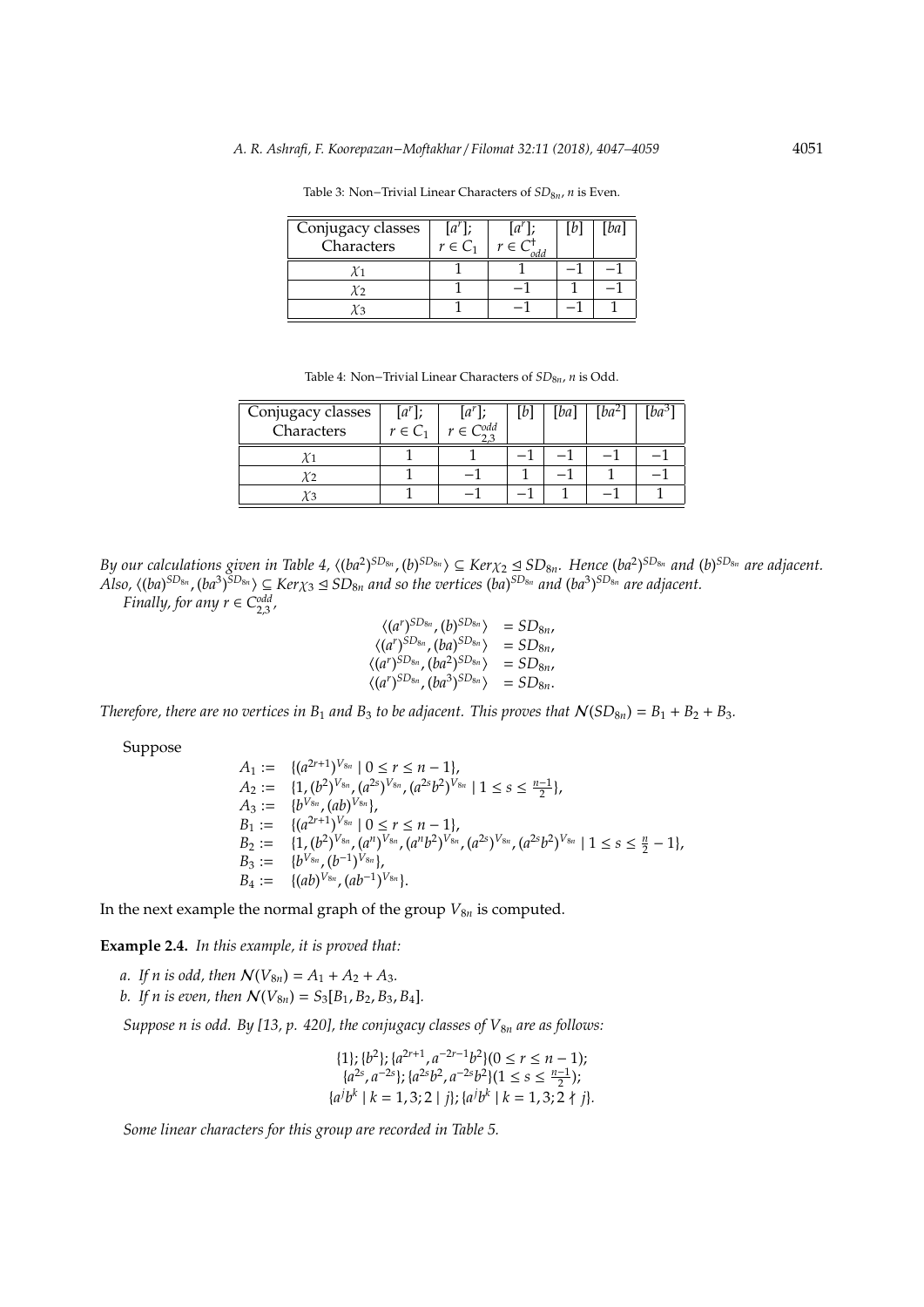| Conjugacy classes | h | $2r + 7$            |                               |                           |  |
|-------------------|---|---------------------|-------------------------------|---------------------------|--|
| Characters        |   | $0 \leq r \leq n-1$ | $1 \leq s \leq \frac{n-1}{2}$ | $<$ s $<$ $\frac{n-1}{2}$ |  |
|                   |   |                     |                               |                           |  |
|                   |   |                     |                               |                           |  |
|                   |   |                     |                               |                           |  |

Table 5: Non–Trivial Linear Characters of  $V_{8n}$ , *n* is Odd.

Since Ker $\chi_1=e^{V_{8n}}\cup (b^2)^{V_{8n}}\cup (a^{2r+1})^{V_{8n}}\cup (a^{2s})^{V_{8n}}\cup (a^{2s}b^2)^{V_{8n}}$ , the subgraphs induced by  $A_1$  and  $A_2$  are complete *and we have*  $A_1 \nvert A_2$ . On the other hand, for each s,  $1 \le s \le \frac{n-1}{2}$ , we have

$$
Ker \chi_2 = e^{V_{8n}} \cup (b^2)^{V_{8n}} \cup (a^{2s})^{V_{8n}} \cup (a^{2s}b^2)^{V_{8n}} \cup b^{V_{8n}},
$$
  

$$
Ker \chi_3 = e^{V_{8n}} \cup (b^2)^{V_{8n}} \cup (a^{2s})^{V_{8n}} \cup (a^{2s}b^2)^{V_{8n}} \cup (ab)^{V_{8n}}.
$$

Thus  $A_3 \nmid A_2$ . Since  $\langle b^{V_{8n}}(ab)^{V_{8n}}\rangle = V_{8n}$ ,  $b^{V_{8n}}$  is not adjacent to  $(ab)^{V_{8n}}$ . On the other hand, for each  $r, 0 \le r \le n-1$ , we have  $V_{8n} = \langle (a^{2r+1})^{V_{8n}}, (b)^{V_{8n}} \rangle = \langle (a^{2r+1})^{V_{8n}}, (ab)^{V_{8n}} \rangle$ . So, there is no a vertex in  $A_1$  to be adjacent to a vertex *in A*<sub>2</sub>*.* This proves that  $N(V_{8n}) = A_1 + A_2 + A_3$ . Next we assume that n is even. By [7], the conjugacy classes of  $V_{8n}$  contained in  $Z(V_{8n})$  are {e}, {b<sup>2</sup>}, {a<sup>n</sup>} and {a<sup>n</sup>b<sup>2</sup>}. There are also  $2n-3$  conjugacy classes of length 2 as  $[a^{2r+1}, a^{-(2r+1)}b^2]$ ,  $\{a^{2s}, a^{-2s}\}\$  and  $\{a^{2s}b^2, a^{-2s}b^2\}$ , where  $0 \le r \le n-1$  and  $1 \le s \le \frac{n}{2}-1$ . We have also four conjugacy *classes of length n. These are:*

 ${a^{2k+1}b^{(-1)^{k+1}} \mid 0 \leq k \leq n-1},$  ${a^{2k}b^{(-1)^k} \mid 0 \le k \le n-1},$  ${a^{2k}b^{(-1)^{k+1}} \mid 0 \leq k \leq n-1},$  ${a^{2k+1}b^{(-1)^k} \mid 0 \leq k \leq n-1}.$ 

*It is well-known that a normal subgroup of a finite group can be written as the intersections of the kernels of some appropriate irreducible characters. To compute normal subgroups, we record in Table 6 some linear characters of V*8*n. This information were given in the paper of Darafsheh and Poursalavati [7].*

| Conjugacy classes |            | h <sup>2</sup> | $a^n$         | $a^n b^2$ | $a^{4k+1}$ | $a^{4k+3}$ | $a^{4s}$             |
|-------------------|------------|----------------|---------------|-----------|------------|------------|----------------------|
| Characters        |            |                |               |           |            |            |                      |
| $\psi_3$          |            | 1              |               | 1         |            |            | 1                    |
| $\psi_5$          |            |                |               |           |            |            |                      |
| 11) 7             |            |                |               |           |            |            |                      |
| Conjugacy classes | $a^{4t+2}$ | $a^{4s}b^2$    | $a^{4t+2}b^2$ | h         | $h^{-1}$   | ab         | $a\overline{b^{-1}}$ |
| Characters        |            |                |               |           |            |            |                      |
| $\nu_3$           |            |                |               |           |            |            |                      |
| $\psi_5$          |            |                |               |           |            |            |                      |
|                   |            |                |               |           |            |            |                      |

Table 6: Some Non–Trivial Linear Characters of *V*<sub>8*n*</sub>, *n* is Even.

*From the Table 6, one can easily be seen that,*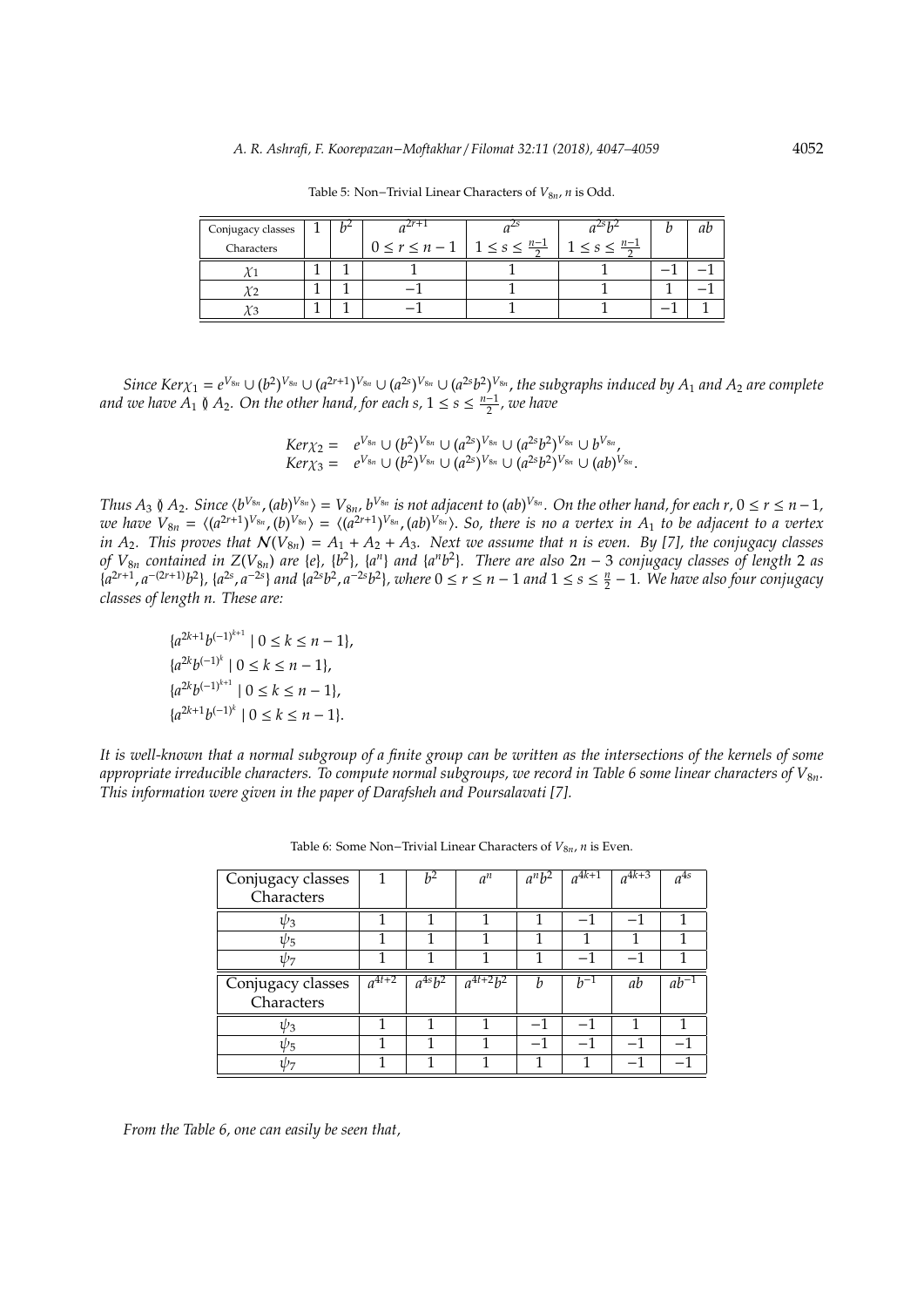$$
Ker\psi_3 = 1 \cup (b^2)^{V_{8n}} \cup (a^n)^{V_{8n}} \cup (a^n b^2)^{V_{8n}} \cup (a^{4s})^{V_{8n}} \cup (a^{4t+2})^{V_{8n}} \cup (a^{4s}b^2)^{V_{8n}}
$$
  
\n
$$
\cup (a^{4t+2}b^2)^{V_{8n}} \cup (ab)^{V_{8n}} \cup (ab^{-1})^{V_{8n}},
$$
  
\n
$$
Ker\psi_5 = 1 \cup (b^2)^{V_{8n}} \cup (a^n)^{V_{8n}} \cup (a^n b^2)^{V_{8n}} \cup (a^{4k+1})^{V_{8n}} \cup (a^{4k+3})^{V_{8n}} \cup (a^{4s})^{V_{8n}}
$$
  
\n
$$
\cup (a^{4t+2})^{V_{8n}} \cup (a^{4s}b^2)^{V_{8n}} \cup (a^{4t+2}b^2)^{V_{8n}},
$$
  
\n
$$
Ker\psi_7 = 1 \cup (b^2)^{V_{8n}} \cup (a^n)^{V_{8n}} \cup (a^n b^2)^{V_{8n}} \cup (a^{4s})^{V_{8n}}, (a^{4t+2})^{V_{8n}} \cup (a^{4s}b^2)^{V_{8n}}
$$
  
\n
$$
\cup (a^{4t+2}b^2)^{V_{8n}} \cup b^{V_{8n}} \cup (b^{-1})^{V_{8n}}.
$$

*By our calculations given above, the induced subgraphs of*  $B_1$ *,*  $B_2$ *,*  $B_3$  *and*  $B_4$  *are complete graphs of order n,*  $n + 2$ *,* 2 *and* 2, respectively. On the other hand,  $B_1 \uparrow B_2$ ,  $B_2 \uparrow B_3$ ,  $B_4 \uparrow B_2$  *and we have:* 

$$
\langle b^{V_{8n}}, (ab)^{V_{8n}} \rangle = \langle b^{V_{8n}}, (ab^{-1})^{V_{8n}} \rangle = \langle b^{-1}^{V_{8n}}, (ab)^{V_{8n}} \rangle = \langle b^{-1}^{V_{8n}}, (ab)^{V_{8n}} \rangle = \langle (a^{2r+1})^{V_{8n}}, (bb)^{V_{8n}} \rangle = \langle (a^{2r+1})^{V_{8n}}, (ab)^{V_{8n}} \rangle = V_{8n}.
$$

*Therefore, there is no edge connecting a vertex in B*<sup>1</sup> *and a vertex in B*<sup>3</sup> ∪ *B*<sup>4</sup> *and there is no edge between a vertex of B*<sup>3</sup> *and a vertex in B*4*. This completes our argument.*

It is an elementary fact that if *p*, *q* are primes and *q*|*p* − 1 then there exists a unique non-abelian group of order pq. By [13, p. 290], this group is the Frobenius group  $F_{p,q}$  and can be presented as  $F_{p,q} = \langle a, b \mid a^p = a \rangle$  $b^q = 1$ ,  $b^{-1}ab = a^u$ ), where *u* has order *q* modulo *p*. By [13, Proposition 25.9], the conjugacy classes of  $F_{p,q}$  are

$$
\{1\},\
$$
  
\n
$$
(a^{v_i})^{F_{p,q}} = \{a^{v_i s} \mid s \in S\} (1 \le i \le r),
$$
  
\n
$$
(b^n)^{F_{p,q}} = \{a^m b^n \mid 0 \le m \le p - 1\} (1 \le n \le q - 1).
$$

We end this section by computing the normal graph of  $F_{p,q}$  that will be used later.

**Example 2.5.** *Suppose p*, *q are primes and q*|*p* − 1*. It is easy to see that* h*a*i *is the unique non-trivial proper normal subgroup of*  $F_{p,q}$  *containing*  $1 + \frac{p-1}{q}$  $\frac{1}{q}$  conjugacy classes of F<sub>p,q</sub>. Therefore,  $\mathcal{N}(F_{p,q}) = K_{1+\frac{p-1}{q}} \cup \overline{K_{q-1}}.$ 

## **3. Main Properties of Normal Graph**

The aim of this section is to obtain the main properties of the normal graph of a finite group. We start this section by the following simple but important lemma:

**Lemma 3.1.** *Suppose G is a finite group with exactly n conjugacy classes and C*<sup>0</sup> *denotes the component containing identity element e of G. Then,*

- 1. If  $N(G)$  does not have isolated vertex then the degree of  $e^G$  is equal to  $n-1$ ,
- 2. All components of  $N(G)$  other than  $C_0$  are isolated vertices of  $N(G)$ ,
- 3. *If* N(*G*) *is connected and r*−*regular, r* ≥ 2*, then* N(*G*) *is complete,*
- 4. If G and H are two groups that one of them has complete normal graph, then  $N(G \times H)$  is also complete.

*Proof.* Our main proof will consider four separate cases as follows:

- 1. Suppose *u* is an arbitrary vertex in  $N(G)$ . Choose the vertex  $v \neq e^G$  in such a way that  $\langle u, v \rangle \neq G$ . On the other hand  $\langle e^G, u \rangle \subseteq \langle u, v \rangle$  and so  $e^G$  and *u* are adjacent. This shows that  $deg \ e^G = n - 1$ .
- 2. Suppose *x* and *y* are adjacent vertices in a component  $C \neq C_0$ . Hence  $\langle x, y \rangle \neq G$  and since  $\langle e^G, x \rangle \subseteq \langle x, y \rangle$ ,  $\langle e^{\vec{G}}, x \rangle \neq G$  which is impossible.
- 3. The proof follows from the part (1).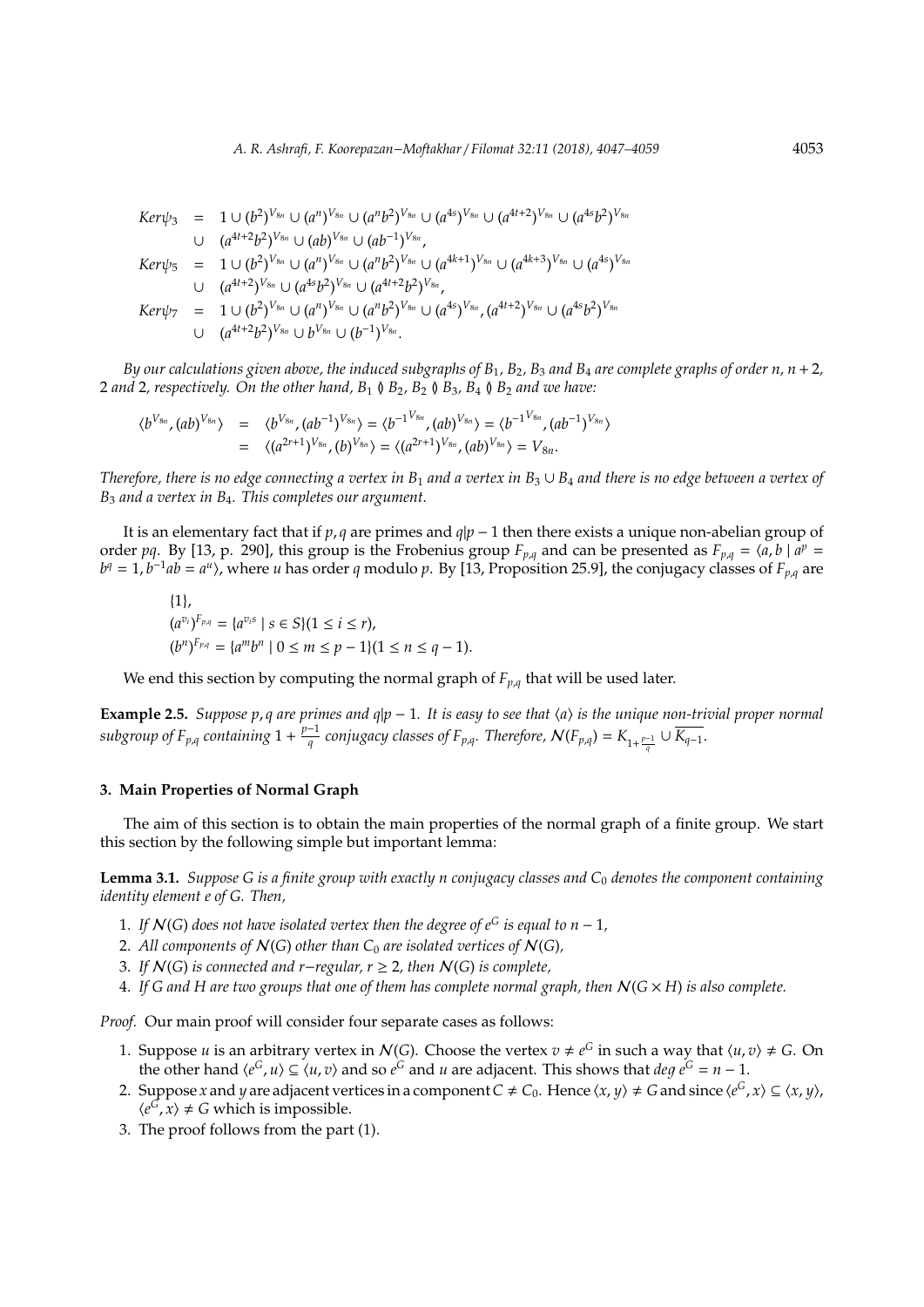4. Suppose  $a^G\times b^H$  and  $c^G\times d^H$  are two given vertices of  $\mathcal{N}(G\times H)$ . We have to prove that  $\langle a^G\times b^H, c^G\times d^H\rangle\neq 0$  $G \times H$ . Since  $a^G \times b^H \cup c^G \times d^H \subseteq \langle a^{\tilde{G}} \times e^H \cup c^G \times e^H \cup e^G \times b^H \cup e^G \times d^H \rangle \subseteq \langle a^G \cup c^G \rangle \times \langle b^H \cup d^H \rangle \neq G \times H$ . Thus,  $a^G \times b^H$  and  $c^G \times d^H$  are adjacent, as desired.

This proves our lemma.  $\square$ 

**Theorem 3.2.** *Let G be a group and Inn*(*G*) *be the only maximal normal subgroup of Aut*(*G*)*. Then* N(*G*) *is a union of a complete graph and an empty graph.*

*Proof.* If  $f \in Aut(G) \setminus Inn(G)$  then  $\langle f^{Aut(G)} \rangle \trianglelefteq Aut(G)$ . Since  $f \notin Inn(G)$ ,  $\langle f^{Aut(G)} \rangle = Aut(G)$  which means that  $f^{Aut(G)}$  is an isolated vertex. We now assume that  $f^{Aut(G)}$  and  $g^{Aut(G)}$  are two vertices of  $N(Aut(G))$  such that *f*, *g* ∈ *Inn*(*G*), then  $\langle f^{Aut(G)}, g^{Aut(G)} \rangle$  ⊂ *Inn*(*G*) ⊴ *Aut*(*G*) and so they are adjacent.

**Lemma 3.3.** Let G be a non-abelian simple group and  $|Aut(G) : Inn(G)| = p$ , p is prime. Then the normal graph of *Aut*(*G*) *is a union of a complete and an empty graph.*

*Proof.* It is easy to see that  $Im(G) \trianglelefteq Aut(G)$ . If *N* is another normal subgroup of  $Aut(G)$  then  $Aut(G)$  = *N* · *Inn*(*G*). Since *N* ∩ *Inn*(*G*)  $\trianglelefteq$  *Inn*(*G*) and *Inn*(*G*) is simple, *N* ∩ *Inn*(*G*) = 1 and  $|N| = p$ . This proves that  $Aut(G) \cong Inn(G) \times Z_p$ . On the other hand, *G* is simple and so  $Aut(G)$  has a unique minimal normal subgroup, which is a contradiction. Therefore, *Aut*(*G*) has a unique non-trivial proper normal subgroup and so the result is an immediate consequence of Theorem 3.2.  $\Box$ 

Suppose *G* is a sporadic simple group. It is well-known that  $Aut(G) \cong G$  if and only if  $G \cong M_{11}$ ,  $M_{23}$ , *M*24, *Co*1, *Co*2, *Co*3, *Th*, *Fi*23, *J*1, *J*4, *Ly*, *Ru*, *B* or *M*. Hence, for these groups the normal graph of *Aut*(*G*) is an empty graph. In the next result, the normal graph of the automorphism group of other sporadic groups are determined.

**Corollary 3.4.** If G is a sporadic simple group isomorphic to M<sub>12</sub>, M<sub>22</sub>, HS, J<sub>2</sub>, J<sub>3</sub>, McL, Suz, He, HN, Fi<sub>22</sub>, <sup>2</sup>F<sub>4</sub>(2)' or Fi<sub>24</sub> then  $\mathcal{N}(Aut(G)) \cong K_{12} \cup \overline{K}_9$ ,  $K_{11} \cup \overline{K}_{10}$ ,  $K_{21} \cup \overline{K}_{18}$ ,  $K_{16} \cup \overline{K}_{11}$ ,  $K_{17} \cup \overline{K}_{13}$ ,  $K_{19} \cup \overline{K}_{14}$ ,  $K_{37} \cup \overline{K}_{31}$ ,  $K_{26} \cup \overline{K}_{19}$ ,  $K_{44}$  ∪  $\overline{K}_{34}$ ,  $K_{59}$  ∪  $\overline{K}_{53}$ ,  $K_{17}$  ∪  $\overline{K}_{12}$  *or*  $K_{97}$  ∪  $\overline{K}_{86}$ *, respectively.* 

*Proof.* It is well-known that in each case  $|Aut(G): G| = 2$  and the proof follows from Lemma 3.3.  $\Box$ 

**Remark 3.5.** *Suppose G* =  $\langle x, y \rangle$  *is a non-cyclic two generators finite group. Consider the conjugacy classes*  $x^G$  *and*  $y^G$ . Since  $\langle x^G, y^G\rangle = G$ , the vertices  $x^G$  and  $y^G$  are not adjacent. Thus  $\mathcal{N}(G)$  is not complete. As a consequence, the *normal graph of a non-abelian simple group is not complete.*

**Theorem 3.6.**  $N(Z_n) = \Gamma[K_{\phi(d_1)}, \ldots, K_{\phi(d_t)}] \cup \overline{K_{\phi(n)}}$ , where d<sub>i</sub>'s are divisors of n and  $\Gamma$  is a graph with vertex set  $D(n) \setminus \{n\}$  and two vertices  $d_i$  and  $d_j$  are adjacent if and only if lcm( $d_i$ ,  $d_j$ )  $\neq n$ .

*Proof.* It is easy to see that each generator of  $Z_n$  is an isolated vertex of  $\mathcal{N}(Z_n)$  and so the normal graph of the cyclic group of order *n* has exactly  $\phi(n)$  isolated vertices. Since the cyclic group  $Z_n$  has a unique subgroup of an order of each divisor of *n*, all elements of order *d<sup>i</sup>* are in a subgroup of order *d<sup>i</sup>* . This shows that non-generator elements with the same order are adjacent. Suppose *d<sup>i</sup>* and *d<sup>j</sup>* are two divisors of *n*,  $O(x) = d_i$ , and  $O(y) = d_j$  such that  $lcm(d_i, d_j) \neq n$ . Since  $|\langle x, y \rangle| = lcm(\tilde{O}(x), O(y)) = lcm(d_i, d_j) \neq n$ ,  $\langle x, y \rangle \neq Z_n$ . This proves that  $\mathcal{N}(Z_n) = \Gamma[K_{\phi(d_1)}, \dots, K_{\phi(d_t)}] \cup \overline{K_{\phi(n)}}$ , proving the result.

The number of edges in  $\mathcal{N}(Z_n)$  can be computed from our previous theorem as follows:

**Corollary 3.7.** 
$$
|E(N(Z_n))| = \sum_{dd' \in E(\Gamma)} \phi(d)\phi(d') + \frac{1}{2}[\phi(n) - \phi(n)^2 - n] + \frac{1}{2}\sum_{d|n} \phi(d)^2
$$
.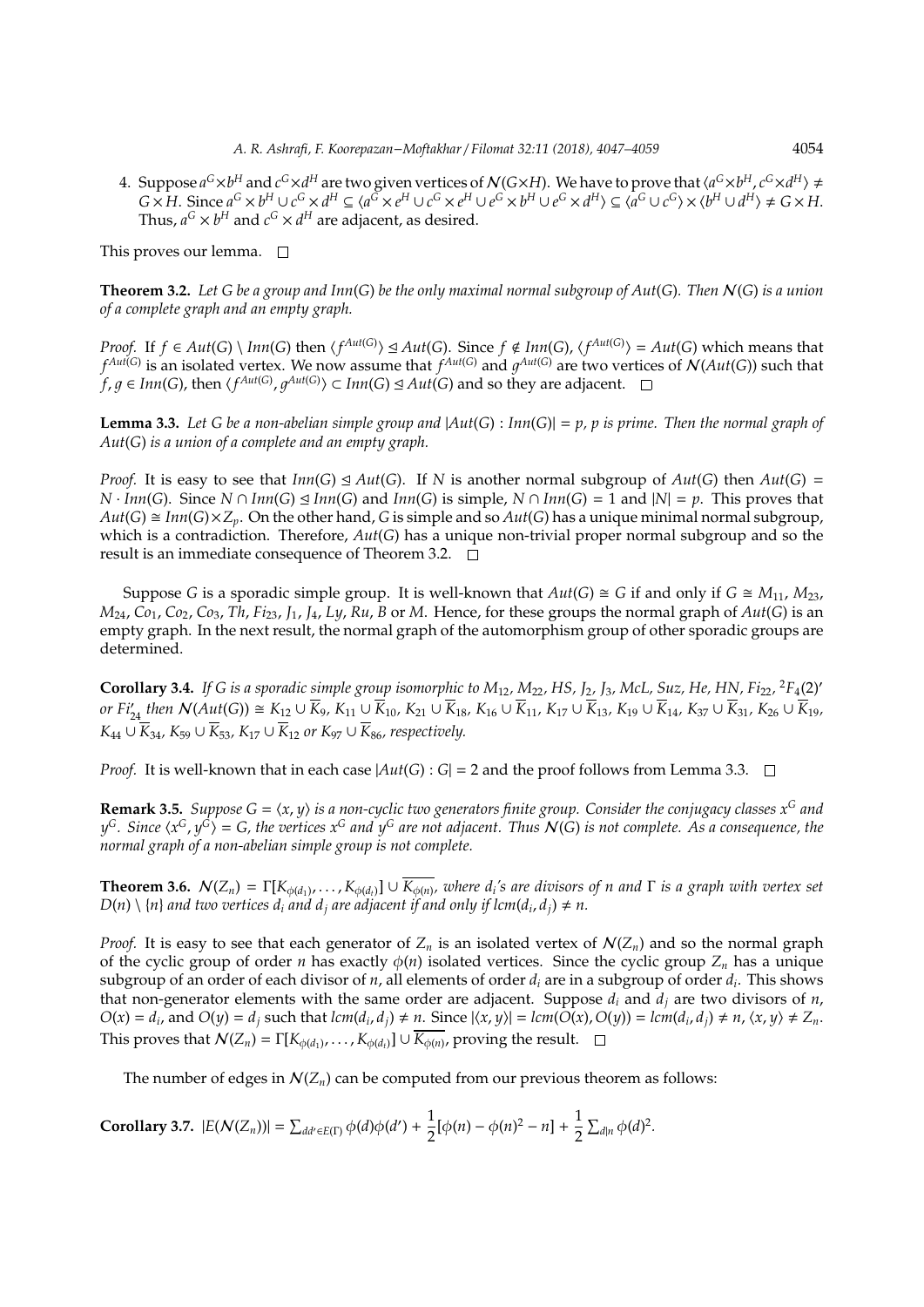*Proof.* By Theorem 3.6, we have:

$$
|E(\mathcal{N}(Z_n))| = \sum_{n \neq d|n} \left(\frac{\phi(d)}{2}\right) + \sum_{dd' \in E(\Gamma)} \phi(d)\phi(d')
$$
  
= 
$$
\frac{1}{2} \left[ \sum_{d|n} \phi(d)^2 - \phi(n)^2 - \sum_{d|n} \phi(d) + \phi(n) \right] + \sum_{dd' \in E(\Gamma)} \phi(d)\phi(d')
$$
  
= 
$$
\frac{1}{2} \sum_{d|n} \phi(d)^2 + \frac{1}{2} [\phi(n) - n - \phi(n)^2] + \sum_{dd' \in E(\Gamma)} \phi(d)\phi(d'),
$$

proving the result.  $\square$ 

If *G* is a finite group then the minimum cardinality of a set of generators for *G* is denoted by *d*(*G*).

#### **Theorem 3.8.** *The following statements hold:*

- 1. *The normal graph of an abelian group G is complete if and only if*  $G \cong Z_{m_1} \times Z_{m_2} \times \cdots \times Z_{m_k}$ *, where k*  $\geq 3$  *and*  $2 \leq m_1 \mid m_2 \mid \cdots \mid m_k$ .
- 2. *The normal graph of a group G is isomorphic to*  $P_n$  *if and only if*  $|G| = 1$ *.*
- 3. *There is no group with a cycle graph*  $C_n$ ,  $n \geq 3$ , *as its normal graph.*
- *Proof.* 1. Let  $\mathcal{N}(G)$  be complete. By fundamental theorem of finite abelian groups,  $G \cong Z_{m_1} \times Z_{m_2} \times \cdots \times Z_{m_k}$ where  $2 \le m_1 \mid m_2 \mid \cdots \mid m_k$ . If  $k \le 2$  then *G* is cyclic or  $d(G) = 2$ . In the first case, *G* has  $\phi(n)$  isolated vertices and in the second case the vertices of a 2−generating set are not adjacent which are not possible. Thus  $k \geq 3$ , as desired. Conversely, we assume that  $d(G) = k \geq 3$ . So, for any elements *x* and *y* in *G*, *G*  $\neq$   $\langle x, y \rangle$  and so they are adjacent.
	- 2. It is easy to see that  $\kappa(G) = 2$  if and only if  $G \cong Z_2$  and  $\kappa(G) = 3$  if and only if  $G \cong Z_3$  or  $S_3$ . Thus, there are three normal graphs of orders two or three isomorphic to  $\overline{K_2}$ ,  $\overline{K_3}$  or  $K_2 \cup K_1$ . Therefore, the paths  $P_2$  and  $P_3$  cannot be isomorphic to the normal graph of a group. Suppose  $n \geq 4$  and  $P_n$ :  $v_1e_1v_2e_2\cdots v_{n-1}e_{n-1}v_n$ . If  $v_1=e^G$  then it will be adjacent to  $v_3$ , a contradiction. If  $v_2\neq e^G$  then  $\langle v_1, e^G \rangle \le \langle v_1, v_2 \rangle \ne G$  and so  $v_1$  and  $e^G$  are adjacent. This shows that  $deg(v_1) \ge 2$  which is impossible. Hence  $v_2 = e^G$ . The converse is trivial.
	- 3. It is proved in (2) that  $C_3$  cannot be represented as a normal graph. Suppose  $n \geq 4$  and *G* is a finite group with  $\mathcal{N}(G) \cong C_n$ . If

$$
C_n : v_1e_1v_2e_2\ldots v_{n-1}e_{n-1}v_ne_nv_1
$$

then there exists *i*,  $1 \le i \le n$ , such that  $v_i = e^G$ . By definition of normal graph  $\langle v_i, v_{i+1} \rangle \ne G$ . Since  $\langle v_{i+2} \rangle \leq \langle v_{i+1}, v_{i+2} \rangle \neq G$ ,  $v_{i+2}$  and  $v_i$  are adjacent, a contradiction.

This completes our argument.  $\square$ 

By Theorem 3.8, if for a prime  $p$ ,  $p^3|n$  then the group  $G = Z_p \times Z_p \times Z_p \times Z_{\frac{n}{p^3}}$  has a complete normal graph. This shows that the maximum edge of a normal graph in the set of all groups with exactly *n* conjugacy classes is  $\frac{n(n-1)}{2}$ .

**Theorem 3.9.** *Let G be a finite group.*

- 1. *G is simple if and only if* N(*G*) *is an empty graph.*
- 2. Let G be abelian. Then  $N(G)$  is bipartite if and only if G is isomorphic to  $Z_2 \times Z_2$ ,  $Z_4$  or  $Z_p$ , p is prime.
- 3. Let G be a non–abelian group and G'  $\neq$  G. Then  $N(G)$  is bipartite if and only if G is a simple group,  $G \cong S_3$  or *G is a Frobenius group of order* |*N*|(|*N*| −1)*, where N is a* 2−*decomposable normal* 2−*subgroup of G and* |*N*| −1 *is a prime number.*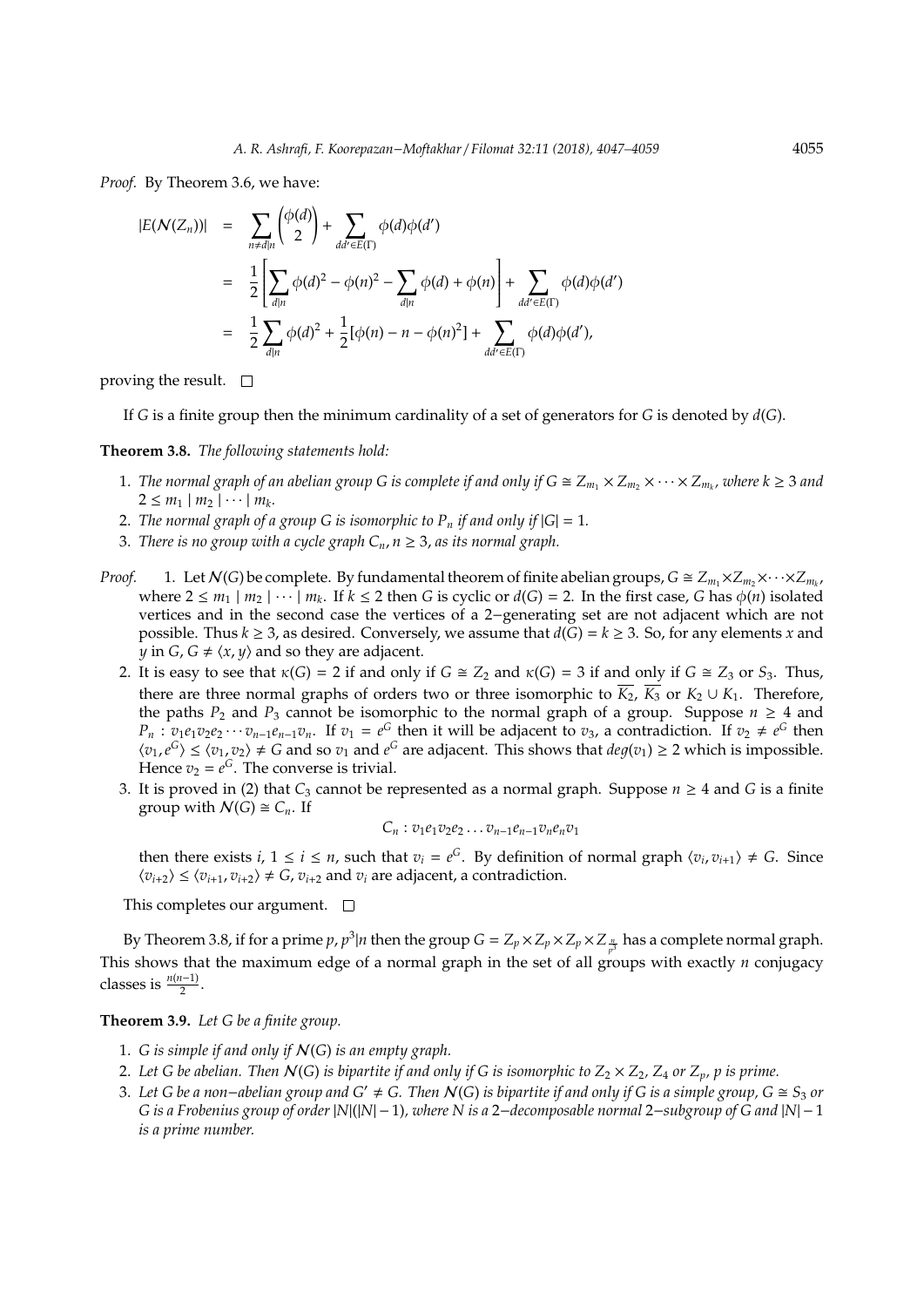*Proof.* We first notice that  $x^G$  is an isolated vertex if and only if  $\langle x^G \rangle = G$ . If  $\mathcal{N}(G)$  has an edge connecting two non–trivial conjugacy classes *x*<sup>G</sup> and *y*<sup>G</sup> of *G*, then the conjugacy classes *e*<sup>G</sup>, *x*<sup>G</sup> and *y*<sup>G</sup> constitute a triangle in N(*G*). Our main proof will consider three separate cases as follows:

- 1. Suppose *G* is a simple group and  $e \neq x \in G$ . Then  $\langle x^G \rangle$  is a normal subgroup of *G* and so  $\langle x^G \rangle = G$ . This proves that the graph  $\mathcal{N}(G)$  is empty. Conversely, we assume that  $\mathcal{N}(G)$  is an empty graph and *N* is a non−trivial normal subgroup of *G*. Choose the non−trivial *G*−conjugacy class *x <sup>G</sup>* contained in *N*. So,  $\langle x^G, e^G \rangle \subset N$  and so,  $x^G$  and  $e^G$  are adjacent in  $\mathcal{N}(G)$ , which is impossible.
- 2. Suppose N(*G*) is bipartite. If the normal graph is empty then by Part (1), *G* will be simple. This shows that  $G \cong Z_p$ ,  $p$  is prime. If  $|E(N(G))| \ge 2$  then by above discussion all edges will be started form  $e^G$ . Choose the edges  $e^G x^G$  and  $e^G y^G$  from  $\mathcal{N}(G)$ . Hence  $N = e^G \cup x^G$  and  $M = e^G \cup y^G$  are two distinct non−trivial normal subgroups of *G* and by our assumption, *MN* = *G* and *M* ∩ *N* = 1. This proves that  $\kappa(M) = \kappa(N) = 2$  and so  $G \cong M \times N \cong Z_2 \times Z_2$ . Finally, we assume that  $|E(N(G))| = 1$ . If *rank*(*G*) = 1, then *G* is a cyclic and since  $N(G)$  dose not have a triangle,  $G \cong Z_4$ . If *rank*(*G*) = 2 then  $G \cong Z_2 \times Z_2$  and the normal graph of abelian groups with  $rank \geq 3$  have at least one triangle, which is not possible. Conversely, it is clear that the normal graph of the abelian groups  $Z_p$ ,  $p$  is prime,  $Z_2 \times Z_2$  and  $Z_4$  are bipartite.
- 3. Suppose the normal graph of a non-abelian and non−perfect finite group *G* is bipartite. By a similar argument as Part (2), we can assume that  $|E(\mathcal{N}(G)| = 1$ . Choose the conjugacy class  $x^G$  such that  $x^Ge^G$  is an edge in  $N(G)$ . Then  $N = e^G \cup x^G$  is a normal subgroup of *G*. If *G* is centerless then by [16, Theorem 2.1.](a), *G* is a Frobenius group with kernel *N* and its complement is abelian and by [16, Theorem 2.1.](d),  $|G| = |N|(|N| - 1)$ . Since *G* is centerless, *x* is not a central element of *G* and so  $|N| > 2$ . On the other hand, by our assumption  $N = G'$  is an elementary abelian 2-subgroup of order  $2^n$  and  $2^n - 1$  is a Mersenne prime. This proves that  $G \cong S_3$  or

$$
G \cong \underbrace{Z_2 \times \cdots \times Z_2}_{n \text{ times}} : Z_{2^n-1},
$$

as desired. Finally, if  $Z(G) \neq 1$  then a simple argument leads to another contradiction. Conversely, it is clear that the normal graph of the symmetric group *S*<sup>3</sup> and all finite simple groups are bipartite. Suppose *G* is a Frobenius group of order |*N*|(|*N*| − 1), where *N* is a 2−decomposable normal 2−subgroup of *G* and |*N*| − 1 is a prime number. Since *N* is 2−decomposable normal 2−subgroup of *G*, it is elementary abelian group of order 2<sup>α</sup> . If *G* has another proper non-trivial normal subgroup *M*. It is clear that  $G \cong M \times N$  and since  $M$ ,  $N$  are abelian subgroup of  $G$ ,  $G$  is abelian. This contradiction shows that *G* has a unique proper non-trivial normal subgroup. Therefore, N(*G*) has a unique edge and some isolated vertices and so it is bipartite.

This proves the result.  $\square$ 

It is possible to find finite groups with bipartite normal graphs which are not simple, abelian and centerless. As an example, we consider the finite groups  $SL(n, q)$ . These groups are perfect except in the cases that  $(n, q) = (2, 2)$  or  $(2, 3)$ . On the other hand, the special linear groups  $SL(n, q)$  are simple if and only if  $(n, q - 1) = 1$ . By [14, Theorem 5.13 and 5.14], proper normal subgroups of *SL*( $n, q$ ), for  $n ≥ 3$  or  $n = 2$  and *q* ≥ 4 are central. It is clear that  $|Z(SL(n, q))| = (n, q - 1) = 2$  if and only if one of the following conditions are satisfied:

- a.  $2|n, 4 \nmid n$  and  $2 \nmid q$ ,
- b.  $4|n, 2 \nmid q$  and  $4 \nmid q-1$ .

This proves that if (*n*, *q* − 1) = 1 or the pair (*n*, *q*) satisfies one of the conditions a or b then the normal graph of the special linear groups *SL*(*n*, *q*) will be bipartite.

Let *n* be a natural number with  $n \geq 2$ , and let *q* be a prime power such that  $(n, q) \notin \{(2, 2), (2, 3), (3, 2)\}.$ Then  $SU(n, q^2)$  is perfect. By [8, Theorem 5, p. 70], all proper normal subgroups of  $SU(n, q^2)$  are central. On the other hand,  $|\bar{Z}(SU(n, q^2))| = (n, q + 1) = 2$  if and only if one of the following conditions are satisfied: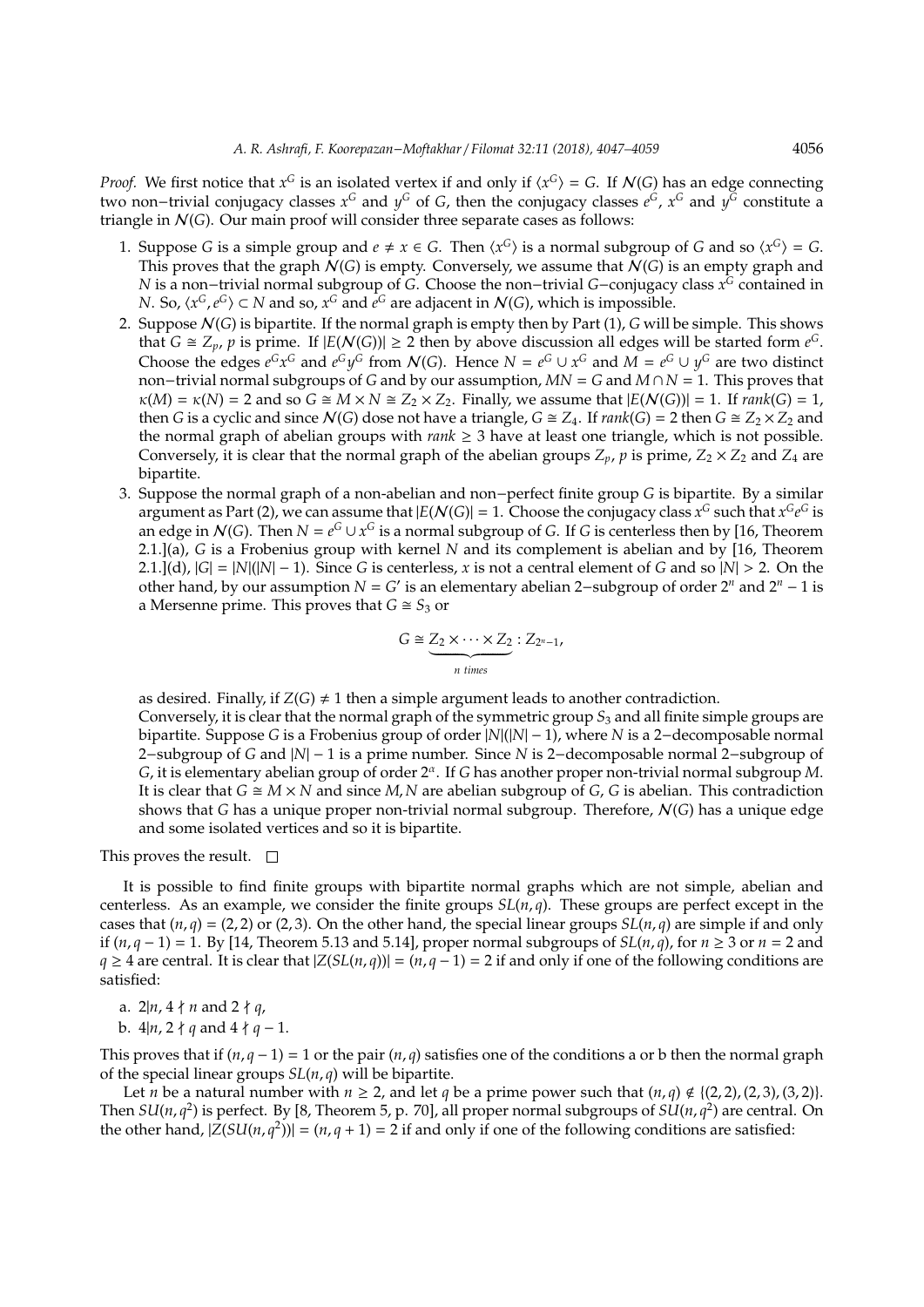- c.  $2|n, 4 \nmid n$  and  $2 \nmid q$ ,
- d.  $4|n, 2 \nmid q$  and  $4 \nmid q + 1$ .

Therefore, if  $(n, q + 1) = 1$  or the pair  $(n, q)$  satisfies one of the conditions c or d then the normal graph of the special unitary groups *SU*(*n*, *q* 2 ) will be bipartite.

**Question 3.10.** *Is there any classification of perfect non-simple groups with bipartite normal graphs?*

Suppose  $G_1$  and  $G_2$  are finite groups and  $\alpha$  :  $C(G_1) \longrightarrow C(G_2)$ ,  $\beta$  :  $Irr(G_1) \longrightarrow Irr(G_2)$  are two bijections. We say that  $G_1$  and  $G_2$  have **identical character table** if the value of  $\beta(\chi)$  on all the elements of the class  $\alpha(K)$ is equal to *χ*(*x*), where *x* ∈ *K*. We shall also say that  $(α, β)$  is a **character table isomorphism** from  $G_1$  to  $G_2$ . It is easy to see that if  $(\alpha, \beta)$  is a character table isomorphism from  $G_1$  to  $G_2$  then  $(\alpha^{-1}, \beta^{-1})$  is a character table isomorphism from *G*<sup>2</sup> to *G*1.

**Theorem 3.11.** Let G and H be finite groups with identical character table. Then  $N(G) \cong N(H)$ .

*Proof.* Suppose *G* and *H* have identical character table and the pair  $(\alpha, \beta)$  is a character table isomorphism from *G* to *H*. To prove the theorem, we show that the map  $\alpha : V(N(G)) \longrightarrow V(N(H))$  defines a graph isomorphism from  $N(G)$  to  $N(H)$ . To do this, we assume that  $x^G$  and  $y^G$  are adjacent in  $N(G)$ . By definition  $N_1 = \langle x^G, y^G \rangle \triangleleft G$ . Suppose  $N_1 = x_1^G \cup x_2^G \cup \cdots \cup x_r^G$  with  $x_1^G = x^G$  and  $x_r^G = y^G$ , where  $x_i^G$ ,  $1 \le i \le r < \kappa(G)$ , are distinct conjugacy classes of *G*. Define  $N_2 = \alpha(x_1^G) \cup \cdots \cup \alpha(x_r^G)$ . It is then obvious that  $N_2$  is a normal subset of *H* and that  $|N_2| = |N_1|$ . We still must show that  $N_2$  is a subgroup. There is a character  $\psi_1$  of *G* (not necessarily irreducible) such that  $N_1 = Ker(\psi_1)$ , so the classes *K* of *G* in  $N_1$  are exactly the classes such that if *x* is in *K*, then  $\psi_1(x) = \psi_1(1)$ . Now *H* has a character  $\psi_2$  corresponding to  $\psi_1$ . To construct  $\psi_2$ , we assume that  $\psi_1 = a_1 \chi_1 + \cdots + a_t \chi_t$  such that  $t = \kappa(G)$  and  $\chi_1, \ldots, \chi_t \in Irr(G)$ . Then  $\psi_2 = a_1 \beta(\chi_1) + \cdots + a_t \beta(\chi_t)$ . We show that  $\psi_1(x) = \psi_2(1)$ . Since  $x \in K \subset N_1$ ,

$$
\psi_2(1) = a_1 \beta(\chi_1)(1) + \cdots + a_t \beta(\chi_t)(1) \n= a_1 \chi_1(1) + \cdots + a_t \chi_t(1) \n= \psi_1(1) = \psi_1(x),
$$

as desired. Then because the character tables are identical, we see that  $N_2$  is exactly the set of elements of *H* that lie in *Ker*( $\psi_2$ ). Thus  $N_2 = \text{Ker}(\psi_2)$  and this is a subgroup.

Since *G* and *H* have identical character table,  $|G| = |H|$ . Hence,  $|N_2| = |N_1| < |G| = |H|$  which proves that  $\alpha(x^G)$  and  $\alpha(y^G)$  are adjacent in  $\mathcal{N}(H)$ . Finally, since  $(\alpha^{-1}, \beta^{-1})$  is a character table isomorphism from *H* to *G*, the map  $\alpha^{-1}$  preserves adjacency in  $\mathcal{N}(H)$ . This completes the proof.

The converse of the previous theorem is not generally correct. For example, the simple groups *PSL*(2, 8) and *PSL*(2, 13) have exactly nine conjugacy classes and  $N(PSL(2, 8)) \cong N(PSL(2, 13)) \cong \overline{K_9}$ . On the other hand, these groups have different orders and so they don't have identical character tables. For non-simple groups, we can choose  $G = SmallGroup(57,1) \cong Z_{19} : Z_3$  and  $H = SmallGroup(60,7) \cong Z_{15} : Z_4$ , where *SmallGroup*( $n, i$ ) denotes the  $i - th$  group of order  $n$  in the small group library of GAP and  $H : K$  is the semi-direct product of a group *H* by the group *K* [17].

**Question 3.12.** Are there finite groups G and H such that  $|G| = |H|$ ,  $N(G) \cong N(H)$  but G and H don't have identical *character table?*

**Example 3.13.** *Suppose p is prime. In this example the normal graph of a non-abelian group of order p*<sup>3</sup> *is considered into account. The normal graph of dihedral group D*<sup>8</sup> *and quaternoin group Q*<sup>8</sup> *are obtained in Examples 2.1 and 2.2, respectively. So, it is enough to consider the case that p is odd.*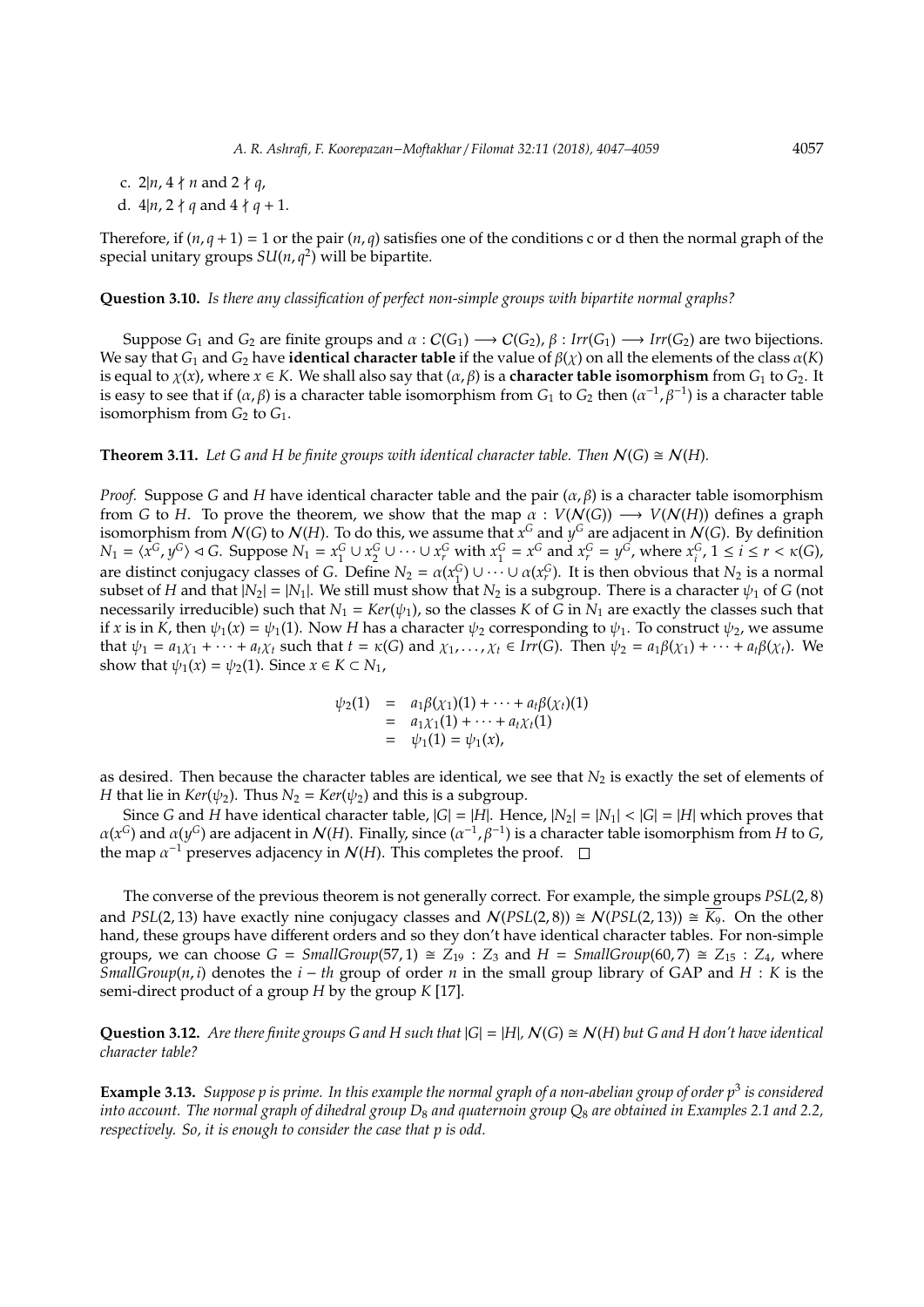*Following Conrad [5], we define:*

$$
Heis(Z_p) = \left\{ \begin{pmatrix} 1 & a & b \\ 0 & 1 & c \\ 0 & 0 & 1 \end{pmatrix} : a, b, c \in Z_p \right\},\
$$
  
\n
$$
G_p = \left\{ \begin{pmatrix} a & b \\ 0 & 1 \end{pmatrix} : a, b \in Z_{p^2}, a \equiv 1 \mod p \right\}
$$
  
\n
$$
= \left\{ \begin{pmatrix} 1 + pm & b \\ 0 & 1 \end{pmatrix} : m, b \in Z_{p^2} \right\},\
$$

*where m has to be calculated in modulo p. By [5, Theorem 4.] every non-abelian group of order p*<sup>3</sup> *is isomorphic to G<sup>p</sup> or Heis*(*Zp*)*. Since these groups have identical character table, by Theorem 3.11, it is enough to obtain the normal graph of Heis*(*Zp*)*. The group Heis*(*Zp*) *has exponent p containing a unique normal subgroup of order p, the center of Heis*(*Zp*)*, and p* + 1 *normal subgroups of order p*<sup>2</sup> *. Suppose H is a subgroup of order p*<sup>2</sup> *in Heis*(*Zp*) *and*  $Z = Z(Heis(Z_p))$ . Then  $Z \leq H$  and so H has exactly p Heis( $Z_p$ )–*conjugacy classes of length* 1 *and*  $p - 1$ Heis( $Z_p$ )-conjugacy classes of length p. This proves that  $N(Heis(Z_p)) \cong Star_{p+2}[K_p, K_{p-1}, \ldots, K_{p-1}]$ , where  $K_p$  is *corresponding to the central vertex of Star<sup>p</sup>*+2*.*

The relationship between *X*−decomposable finite groups and the structure of normal graphs are investigated. Here, the notation  $\omega(\Gamma)$  stands for the clique number of  $\Gamma$  which is defined as the number of vertices in a maximal clique and  $E(p^n) \cong Z_p \times \cdots \times Z_p$ .

> $\overbrace{ \qquad \qquad \text{if image}}$ *n times*

**Theorem 3.14.** *Suppose G is a non-perfect finite group. Then the following hold:*

- 1. If  $\omega(N(G)) = 3$  *then the group G is isomorphic to one of the following groups:* 
	- (a) *One of the groups Z*6*, D*8*, Q*8*, Z*3×*Z*3*, Z*9*, S*4*, SmallGroup*(20, 3)*, SmallGroup*(24, 3)*, SmallGroup*(36, 9)*,*
	- (b) *A* non-abelian group of order pq, p, q are primes and  $q = \frac{p-1}{2}$  $\frac{-1}{2}$ ,
	- (c) *The semi-direct product*  $Z_q \approx E(3^n)$  *in which*  $q = \frac{3^n 1}{2}$  *is prime.*
- 2. If  $\omega(N(G)) = 4$  *then* G *is isomorphic to one of the following groups:* 
	- (a) *One of the groups*  $Z_8$ *,*  $Z_2 \times Z_4$ *, S*<sub>5</sub>*,* Q<sub>12</sub>*,*  $Z_2 \times A_4$ *, D*<sub>12</sub>*,* (( $Z_3 \times Z_3$ ) : Q<sub>8</sub>) :  $Z_3$  = *SmallGroup*(216*,* 153)*,*  $((Z_5 \times Z_5) : Q_8) : Z_3 = SmallGroup(600,150)$  and  $(Z_7 : Z_3) : Z_2 = SmallGroup(42,1)$ .
	- (b) *A* non-abelian group of order pq, p, q are primes and  $q = \frac{p-1}{3}$  $\frac{-1}{3}$ ,
	- (c) A metabelian group of order  $2^n(2^{\frac{n-1}{2}} 1)$  in which n is odd positive integer and  $2^{\frac{n-1}{2}} 1$  is a Mersenne *prime,*
	- (d) *A* metabelian group of order  $2^n(2^{\frac{n}{3}} 1)$ , where  $3|n$  and  $\frac{n}{3} 1$  is a Mersenne prime,
	- (e) *The semi-direct product*  $Z_q \rtimes E(2^n)$  *in which*  $q = \frac{2^n 1}{3}$  *is prime.*

*Proof.* Our main proof will consider two separate cases as follows:

- 1.  $\omega(N(G)) = 3$ . In this case  $N(G) \cong K_3$ , *G* is {1, 3}–decomposable or {1, 2, 3}– decomposable. By Theorem 3.8(3), the case of  $\mathcal{N}(G) \cong K_3$  cannot be occured and if *G* is {1,3}−decomposable or {1, 2, 3}−decomposable then by [2, Theorem 4] and [3, Theorem], the proof will be completed.
- 2.  $\omega(N(G)) = 4$ . In this case  $N(G) \cong K_4$ , *G* is {1, 4}−decomposable, {1, 2, 4}− decomposable, {1, 3, 4}− decomposable or  $\{1, 2, 3, 4\}$ −decomposable. If  $N(G) \cong K_4$  then *G* is isomorphic to *D*<sub>10</sub>, *Z*<sub>4</sub>, *Z*<sub>2</sub> × *Z*<sub>2</sub> or *A*<sup>4</sup> which are not possible. Other cases follow from [2, Theorem 5], [9, Theorems 3.1 and 3.2], [1, Theorem] and [10, Main Theorem].

Hence the result.  $\square$